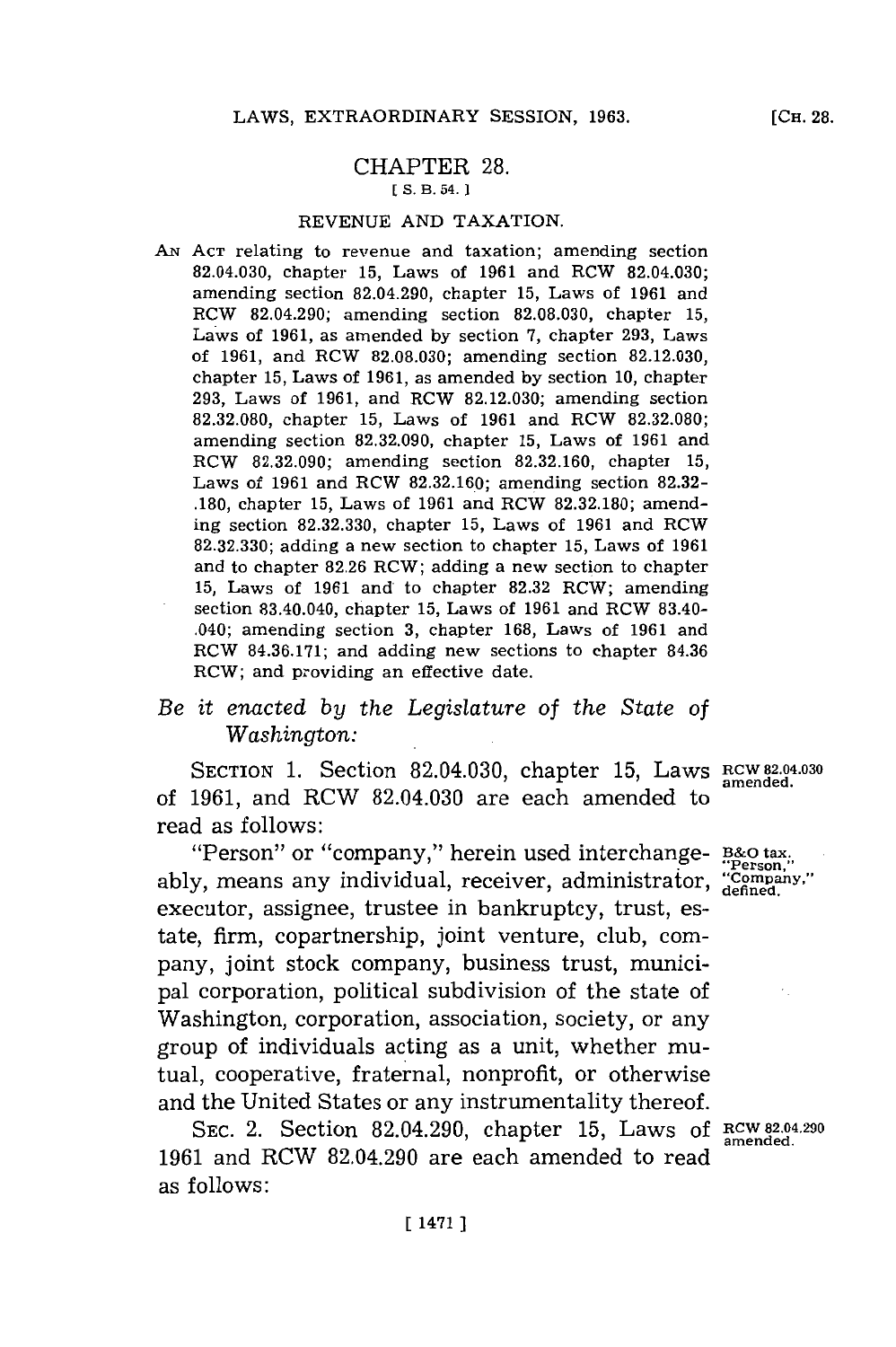**13&O tax. Tax on other busi- ness or service activities.**

Upon every person engaging within this state in any business activity other than or in addition to those enumerated in RCW 82.04.230, 82.04.240, **82-** .04.250, 82.04.260, **82.04.270, 82.04.275** and **82.04.280;** as to such persons the amount of tax on account of such activities shall be equal to the gross income of the business multiplied **by** the rate of one percent. This section includes, among others, and without limiting the scope hereof (whether or not title to materials used in the performance of such business passes to another **by** accession, confusion or other than **by** outright sale), persons engaged in the business of rendering any type of service which does not constitute a "sale at retail" or a "sale at wholesale." The value of advertising, demonstration, and promotional supplies and materials furnished to an agent **by** his principal or supplier to be used for informational, educational and promotional purposes shall not be considered a part of the agent's remuneration or commission and shall not be subject to taxation under this section. The additional tax imposed in RCW **82.04.296** shall not apply to persons or activities taxable under this section.

**RCW 82.08.030 SEC. 3.** Section **82.08.030,** chapter **15,** Laws of amened. **1961,** as amended **by** section **7,** chapter **293,** Laws of **1961,** and RCW **82.08.030** are each amended to read as follows:

**tax.**

**Retail sales** The tax hereby levied shall not apply to the following sales:

> **(1)** Casual and isolated sales of property or service, unless made **by** a person who is engaged in a business activity taxable under chapters 82.04, **82.16** or **82.28:** *Provided,* That the exemption provided **by** this paragraph shall not be construed as providing any exemption from the tax imposed **by** chapter **82.12;**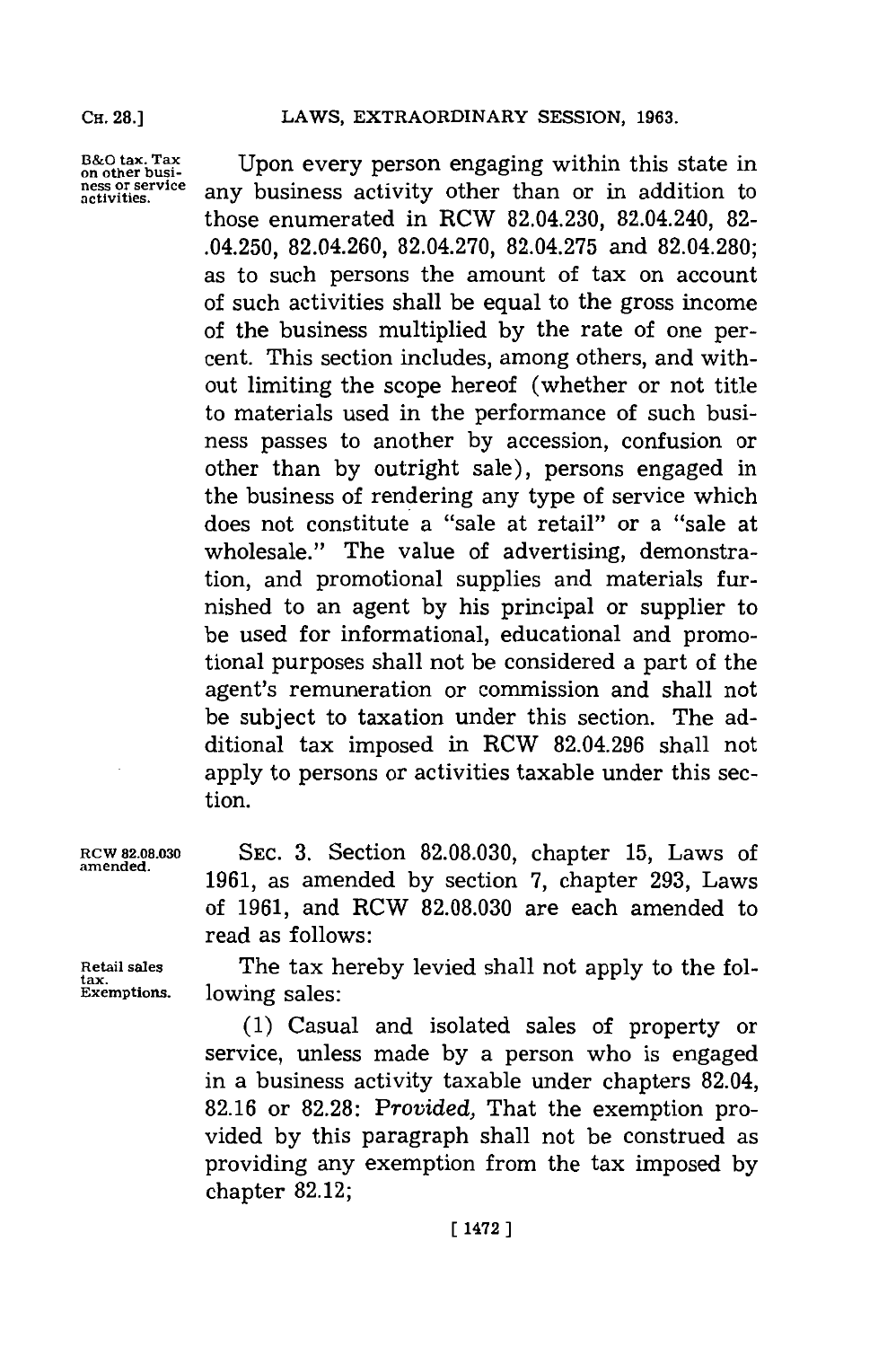(2) Sales made **by** persons in the course of business activities with respect to which tax liability is specifically imposed under chapter **82.16,** when the gross proceeds from such sales must be included in the measure of the tax imposed under said chapter;

**(3)** The distribution and newsstand sale of newspapers;

(4) Sales which the state is prohibited from taxing under the Constitution of this state or the Constitution or laws of the United States;

**(5)** Sales of motor vehicle fuel used in aircraft **by** the manufacturer thereof for research, development, and testing purposes and sales of motor vehicle fuel taxable under chapter **82.36:** *Provided,* **Proviso.** That the use of any such fuel upon which a refund of the motor vehicle fuel tax has been obtained shall be subject to the tax imposed **by** chapter **82.12;**

**(6)** Sales (including transfers of title through decree of appropriation) heretofore or hereafter made of the entire operating property of a publicly or privately owned public utility, or of a complete operating integral section thereof, to the state or a political subdivision thereof for use in conducting any business defined in subdivisions **(1),** (2), **(3),** (4), **(5), (6), (7), (8), (9), (10)** or **(11)** of RCW **82.16.010;**

**(7)** Auction sales made **by** or through auctioneers of tangible personal property (including household goods) which have been used in conducting a farm activity, when the seller thereof is a farmer and the sale is held or conducted upon a farm and not otherwise;

**(8)** Sales to corporations which have been incorporated under any act of the congress of the United States and whose principal purposes are to furnish volunteer aid to members of armed forces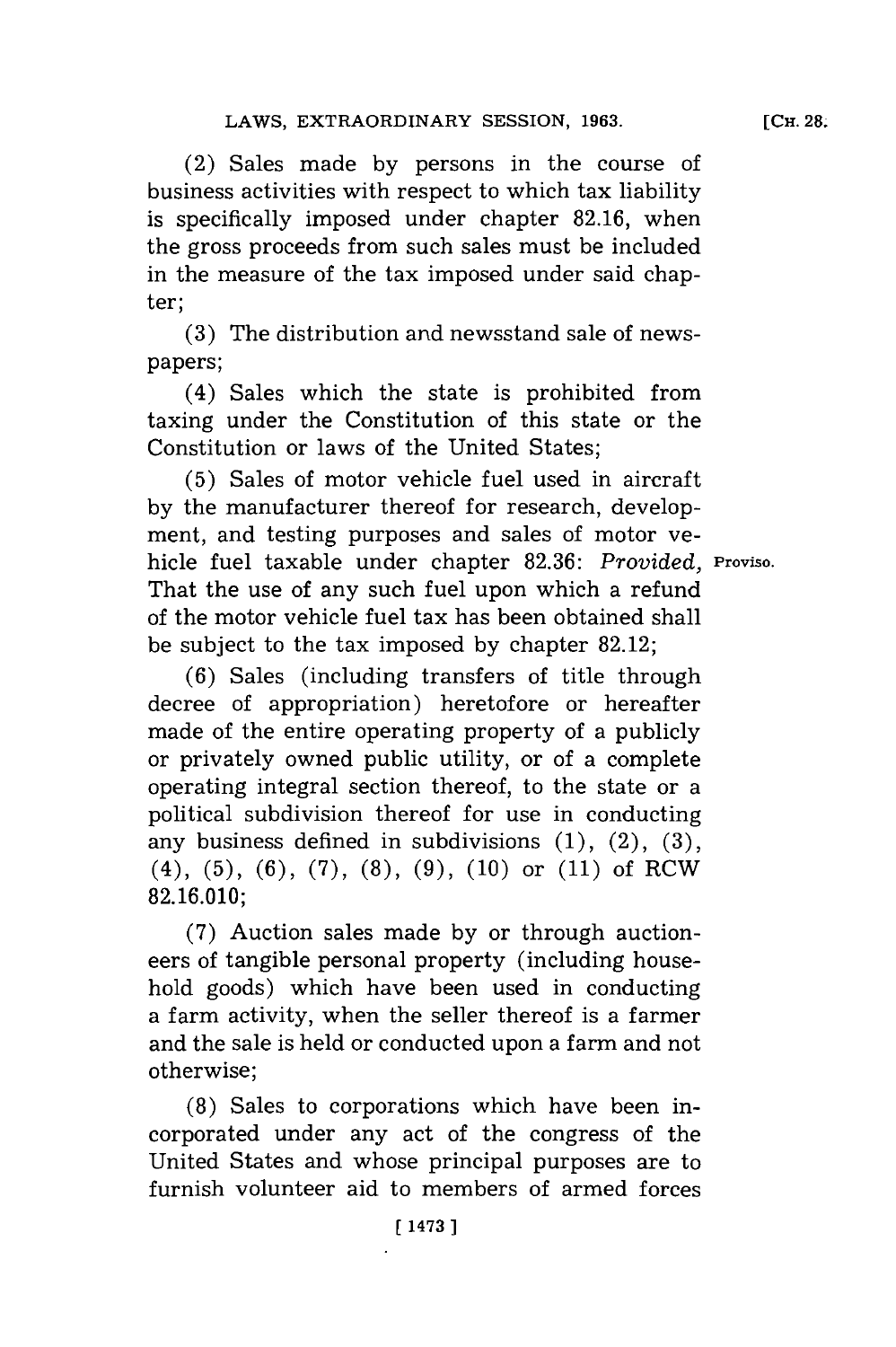Retail sales of the United States and also to carry on a system<br>Exemptions of actional and international politic and the set of national and international relief and to apply the same in mitigating the sufferings caused **by** pestilence, famine, fire, floods, and other national calamities and to devise and carry on measures for preventing the same;

> **(9)** Sales of purebred livestock for breeding purposes where the animals are registered in a nationally recognized breed association; sales of cattle and milk cows used on the farm;

**(10)** Sales of tangible personal property (other than the type referred to in subdivision **(11)** hereof) for use **by** the purchaser in connection with the business of operating as a private or common carrier **by** air, rail, or water in interstate or foreign **Proviso,** commerce: *Provided,* That any actual use of such property in this state shall, at the time of such actual use, be subject to the tax imposed **by** chapter **82.12;**

**(11)** Sales of airplanes, locomotives, railroad cars, or watercraft for use in conducting interstate or foreign commerce **by** transporting therein or therewith property and persons for hire or for use in conducting commercial deep sea fishing operations outside the territorial waters of the state; also sales of tangible personal property which becomes a component part of such airplanes, locomotives, railroad cars, or watercraft, and of motor vehicles or trailers used **by** the holder of a carrier permit issued **by** the Interstate Commerce Commission authorizing transportation **by** motor vehicle across the boundaries of this state, in the course of constructing, repairing, cleaning, altering, or improving the same; also sales of or charges made for labor and services rendered in respect to such constructing, repairing, cleaning, altering, or improving;

(12) Sales of motor vehicles and trailers to be used for the purpose of transporting therein persons or property for hire in interstate or foreign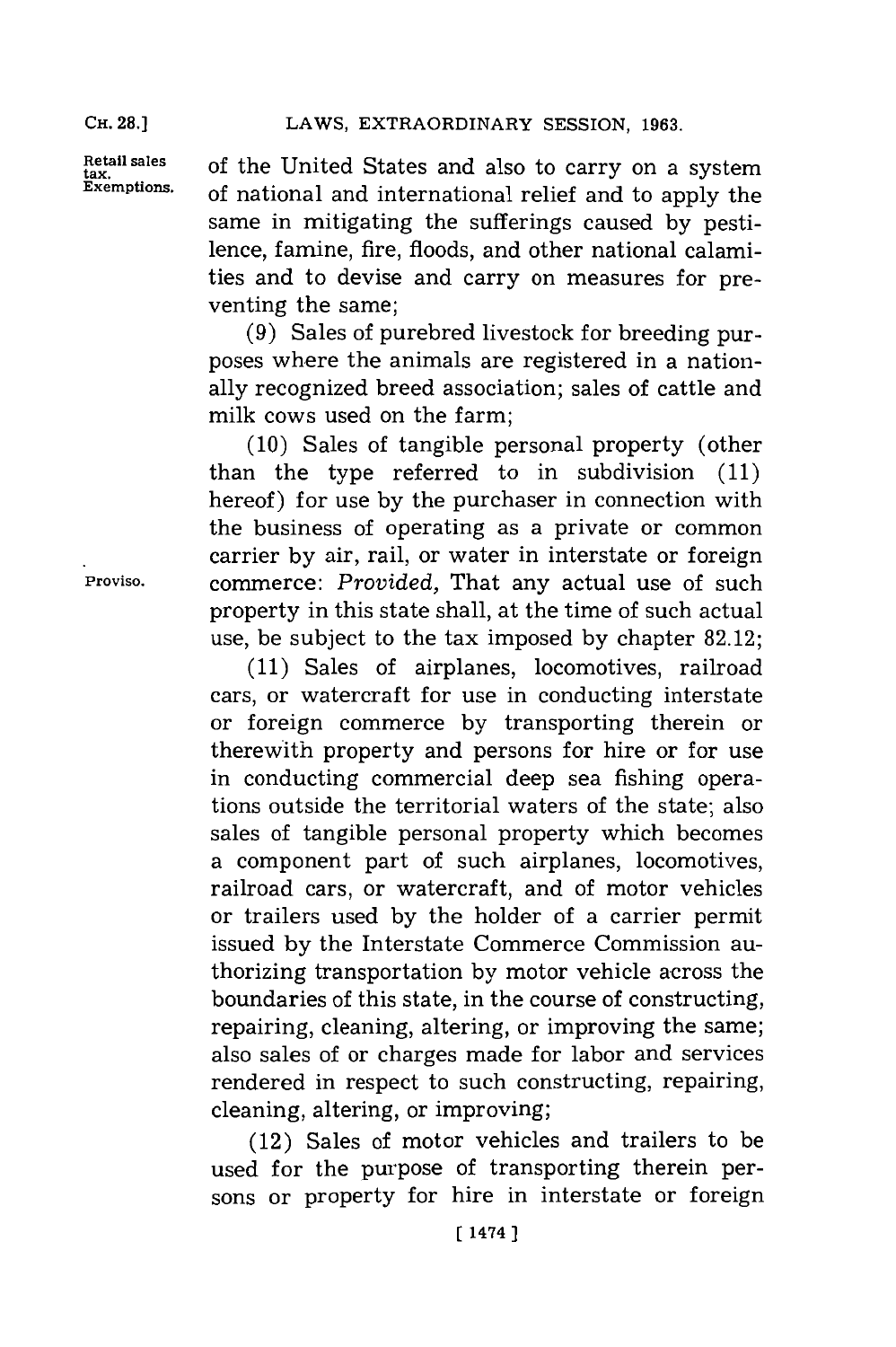**[CH. 28.**

commerce: *Provided,* That the purchaser must be **Proviso.** the holder of a carrier permit issued **by** the Interstate Commerce Commission and that the vehicles will first move upon the highways of this state from the point of delivery in this state to a point outside of this state under the authority of a one-transit permit issued **by** the director of licenses pursuant to the provisions of RCW 46.16.100;

**(13)** Sales of motor vehicles and trailers to nonresidents of this state for use outside of this state, even though delivery be made within this state, but only when (a) the vehicles or trailers will be taken from the point of delivery in this state directly to a point outside this state under the authority of a one-transit permit issued **by** the director of licenses pursuant to the provisions of RCW 46.16.100, or **(b)** said motor vehicles and trailers will be registered and licensed immediately under the laws of the state of the purchaser's residence, will not be used in this state more than three months, and will not be required to be registered and licensed under the laws of this state.

(14) Sales to nonresidents of this state for use outside of this state of tangible personal property which becomes a component part of any machinery or other article of personal property belonging to such nonresident, in the course of installing, repairing, cleaning, altering, or improving the same and also sales of or charges made for labor and services rendered in respect to any installing, repairing, cleaning, altering, or improving, of personal property of or for a nonresident, but this subsection (14) shall apply only when the seller agrees to, and does, deliver the property to the purchaser at a point outside this state, or delivers the property to a common or bona fide private carrier consigned to the purchaser at a point outside this state;

**(15)** Sales to nonresidents of this state for use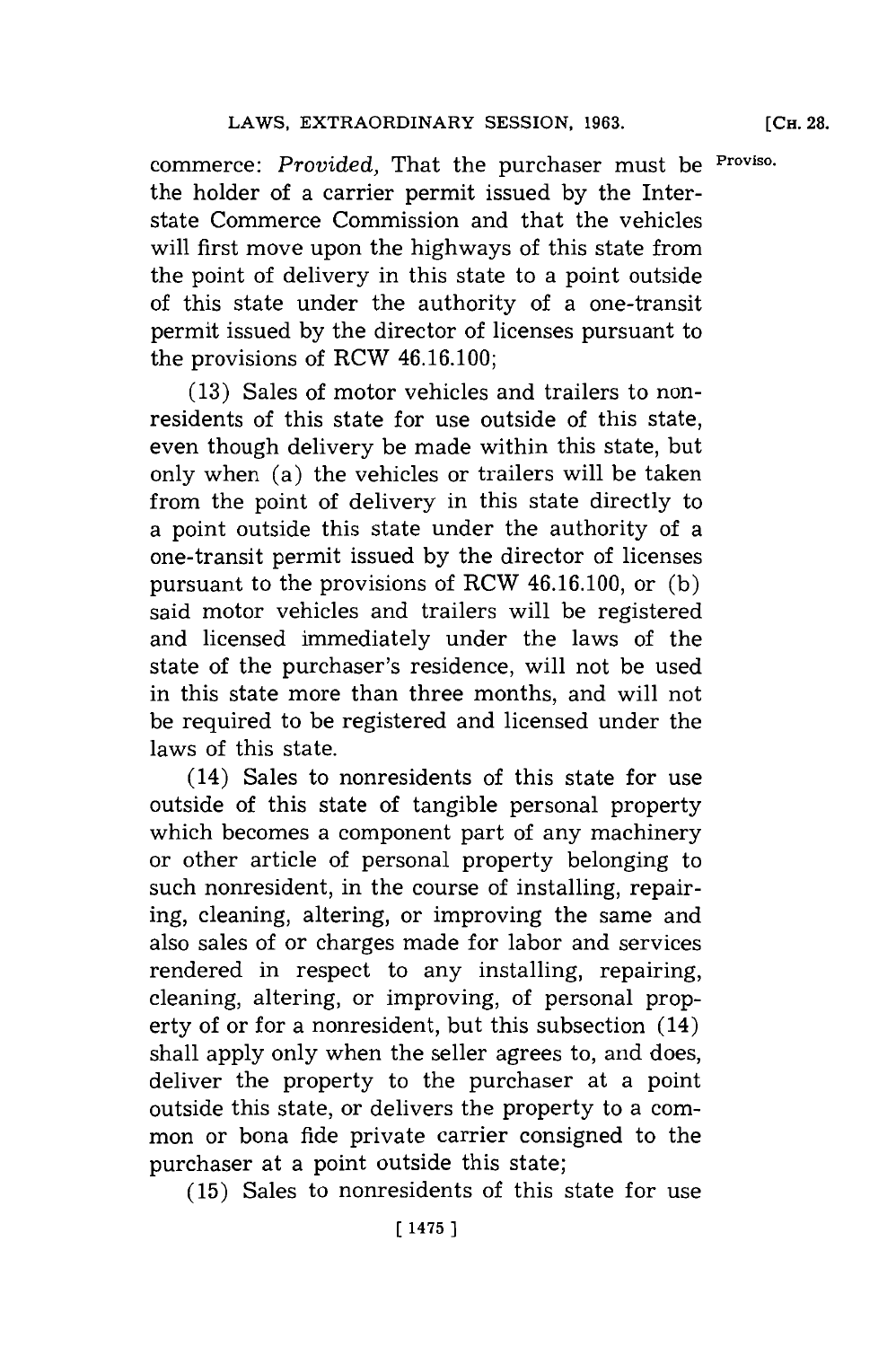tax.<br>Exemptions.

Retail sales outside of this state of watercraft requiring coast **Exemptions.** guard registration or registration **by** the state of principal use according to the Federal Boating Act of **1958,** even though delivery be made within this state, but only when (a) the watercraft will not be used within this state for more than forty-five days and **(b)** an appropriate exemption certificate supported **by** identification ascertaining residence as provided **by** the tax commission and signed **by** the purchaser or his agent establishing the fact that the purchaser is a nonresident and that the watercraft is for use outside of this state, one copy to be filed with the tax commission with the regular report and a duplicate to be retained **by** the dealer.

> **(16)** Sales of poultry for use in the production for sale of poultry or poultry products.

> **(17)** Sales to nonresidents of this state for use outside of this state of machinery and implements for use in conducting a farming activity, when such machinery and implements will be transported immediately outside the state. As proof of exemption, an affidavit or certification in such form as the tax commission shall require shall be made for each such sale, to be retained as a business record of the seller.

> **(18)** Sales for use in states, territories and possessions of the United States which are not contiguous to any other state, but only when, as a necessary incident to the contract of sale, the seller delivers the subject matter of the sale to the purchaser or his designated agent at the usual receiving terminal of the carrier selected to transport the goods, under such circumstances that it is reasonably certain that the goods will be transported directly to a destination in such noncontiguous states, territories and possessions.

> **(19)** Sales to municipal corporations, the state, and all political subdivisions thereof of tangible per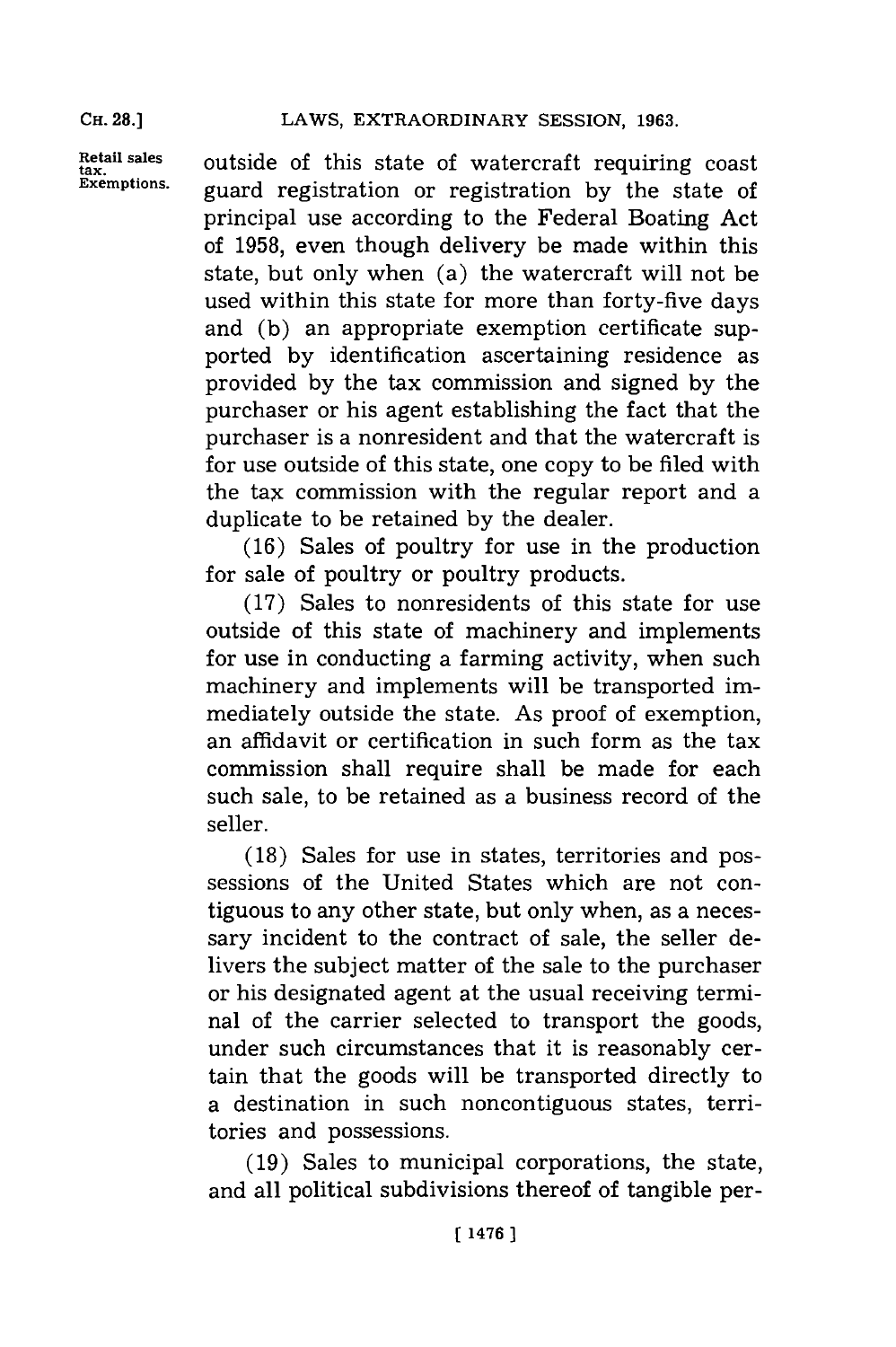sonal property consumed and/or of labor and services rendered in respect to contracts for watershed protection and/or flood prevention. This exemption shall be limited to that portion of the selling price which is reimbursed **by** the United States government according to the provisions of the Watershed Protection and Flood Prevention Act, Public Laws **566,** as amended.

**SEC.** 4. Section **82.12.030,** chapter **15,** Laws **of RCW 82.12.030 1961,** as amended **by** section **10,** chapter **293,** Laws of **1961,** and RCW **82.12.030** are each amended to read as follows:

The provisions of this chapter shall not apply: **Use tax.**<br>Exemptions.

**(1)** In respect to the use of any article of tangible personal property brought into the state **by** a nonresident thereof for his use or enjoyment while temporarily within the state unless such property is used in conducting a nontransitory business activity within the state; or in respect to the use **by** a nonresident of this state of a motor vehicle which is registered or licensed under the laws of the state of his residence and is not used in this state more than three months, and which is not required to be registered or licensed under the laws of this state; or in respect to the use of household goods, personal effects and private automobiles **by** a bona fide resident of this state, if such articles were acquired and used **by** such person in another state while a bona fide resident thereof and such acquisition and use occurred more than thirty days prior to the time he entered this state;

(2) In respect to the use of any article of tangible personal property purchased at retail or acquired **by** lease, gift or bailment if the sale thereof to, or the use thereof **by,** the present user or his bailor or donor has already been subjected to the tax

**amended.**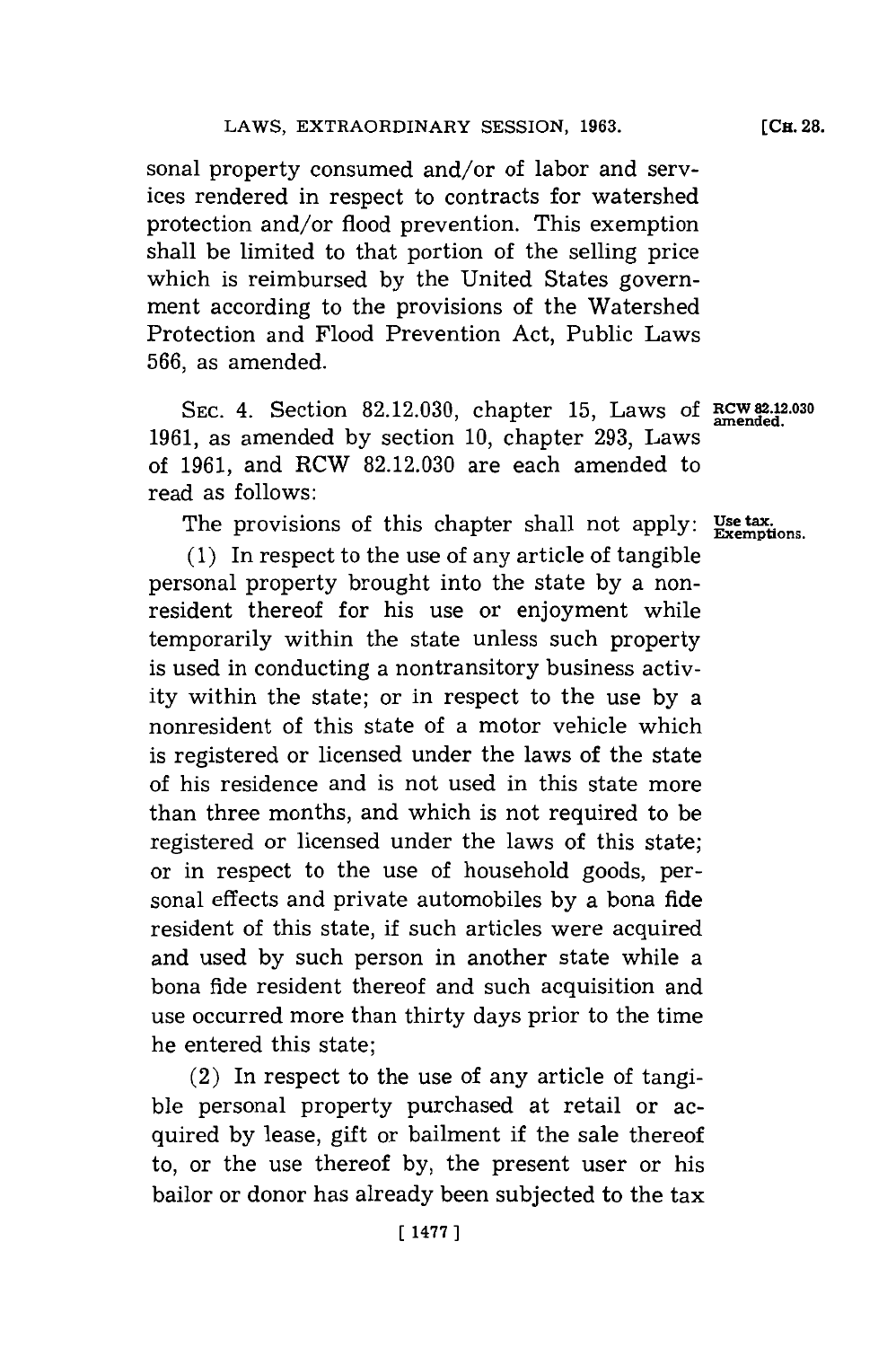**Use tax.**

**Exemptions** under chapter **82.08** or **82.12** and such tax has been paid **by** the present user or **by** his bailor or donor;

**(3)** In respect to the use of any article of tangible personal property the sale of which is specifically taxable under chapter **82.16;**

(4) In respect to the use of any airplane, locomotive, railroad car, or watercraft used primarily in conducting interstate or foreign commerce **by** transporting therein or therewith property and persons for hire or used primarily in commercial deep sea fishing operations outside the territorial waters of the state, and in respect to use of tangible personal property which becomes a component part of any such airplane, locomotive, railroad car, or watercraft, and in respect to the use **by** the holder of a carrier permit issued **by** the Interstate Commerce Commission of any motor vehicle or trailer used primarily for transporting therein persons or property for hire across the boundaries of this state if the first use of which within this state is actual use in conducting interstate or foreign commerce; and in respect to the use of any motor vehicle or trailer while being operated under the authority of a one-transit permit issued **by** the director of licenses pursuant to RCW 46.16.100 and moving upon the highways from the point of delivery in this state to a point outside this state; and in respect to the use of tangible personal property which becomes a component part of any motor vehicle or trailer used **by** the holder of a carrier permit issued **by** the Interstate Commerce Commission authorizing transportation **by** motor vehicle across the boundaries of this state;

**(5)** In respect to the use of any article of tangible personal property which the state is prohibited from taxing under the Constitution of the state or under the Constitution or laws of the United States;

**(6)** In respect to the use of motor vehicle fuel used in aircraft **by** the manufacturer thereof for re-

**[14781**

**CH. 28.]**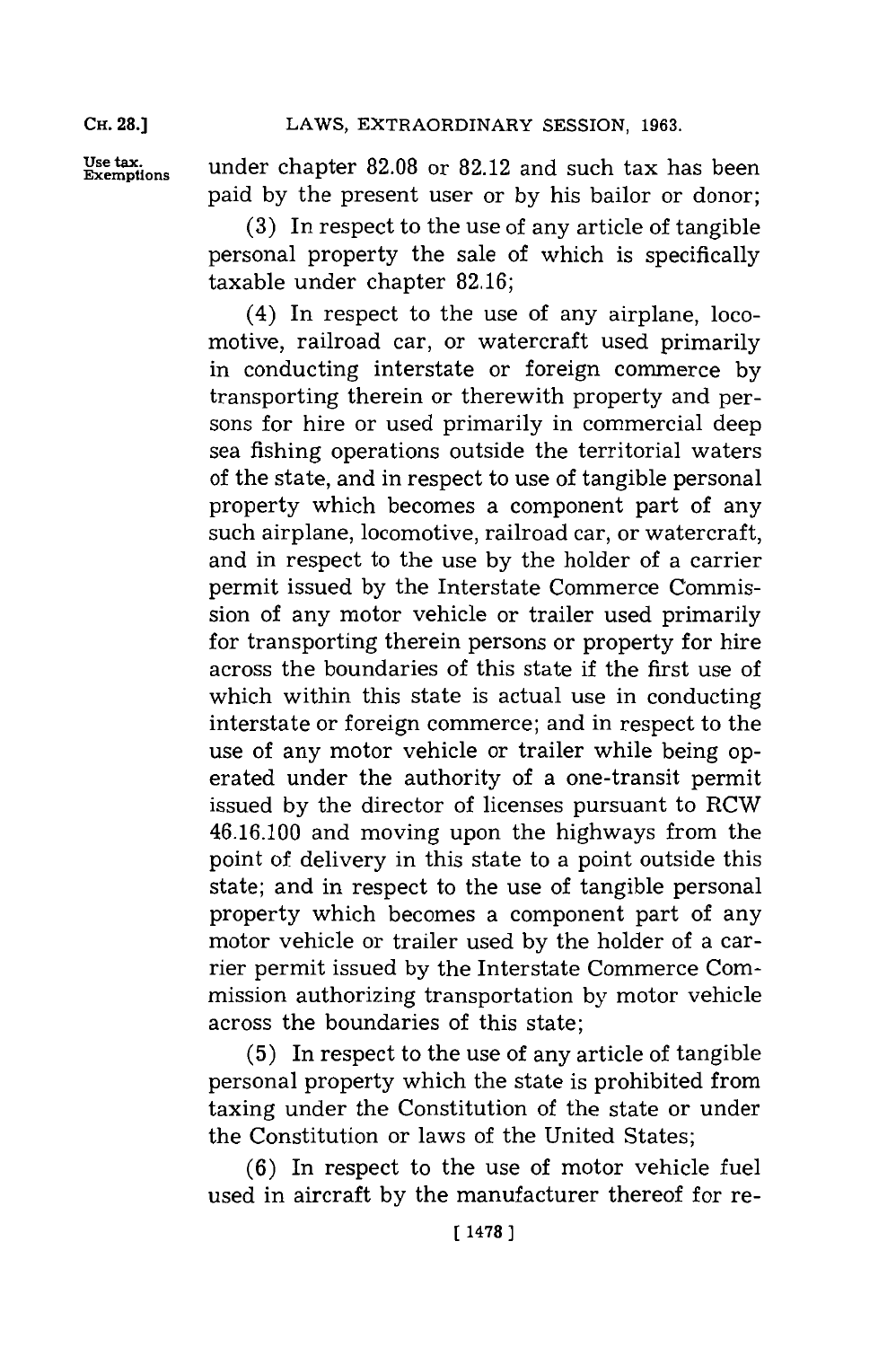search, development, and testing purposes and motor vehicle fuel taxable under chapter **82.36:** *pro-* **Proviso.** *vided,* That the use of such fuel upon which a refund of the motor vehicle fuel tax is obtained shall not be exempt, and the director of licenses shall deduct from the amount of such tax to be refunded the amount of tax due under this chapter and remit the same each month to the tax commission;

**(7)** In respect to the use of any article of tangible personal property included within the transfer of the title to the entire operating property of a publicly or privately owned public utility, or of a complete operating integral section thereof, **by** the state or a political subdivision thereof in conducting any business defined in subdivisions **(1),** (2), **(3),** (4), **(5), (6), (7), (8), (9), (10),** or **(11)** of RCW **82.16.010;**

**(8)** In respect to the use of tangible personal property (including household goods) which have been used in conducting a farm activity, if such property was purchased from a farmer at an auction sale held or conducted **by** an auctioneer upon a farm and not otherwise;

**(9)** In respect to the use of tangible personal property **by** corporations which have been incorporated under any act of the congress of the United States and whose principal purposes are to furnish volunteer aid to members of the armed forces of the United States and also to carry on a system of national and international relief and to apply the same in mitigating the sufferings caused **by** pestilence, famine, fire, flood, and other national calamities and to devise and carry on measures for preventing the same;

**(10)** In respect to the use of purebred livestock for breeding purposes where said animals are registered in a nationally recognized breed association; sales of cattle and milk cows used on the farm;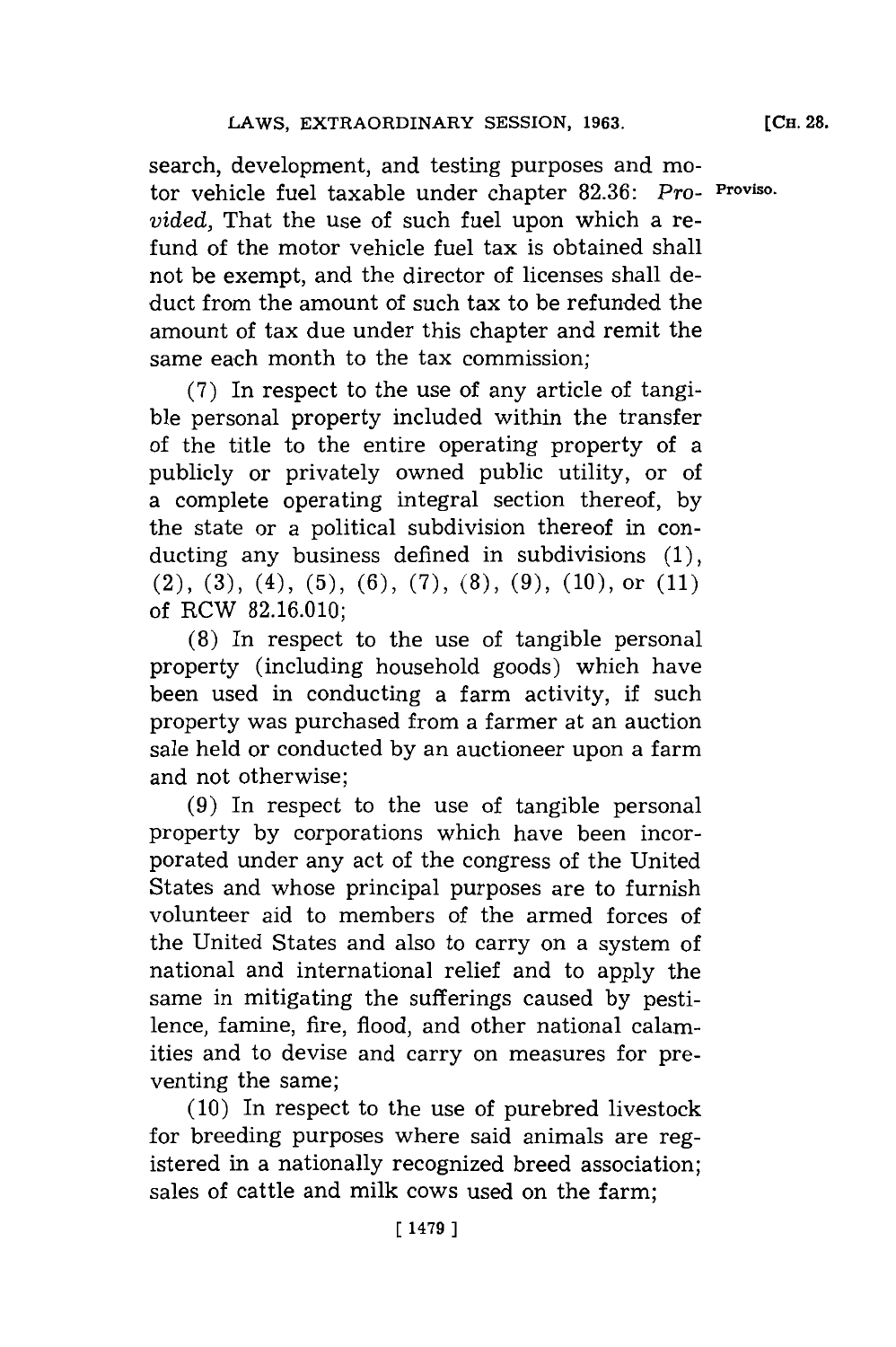Use tax. (11) In respect to the use of poultry in the production for sale of poultry or poultry products;

(12) In respect to the use of fuel **by** the extractor or manufacturer thereof when used directly in the operation of the particular extractive operation or manufacturing plant which produced or manufactured the same;

**(13)** In respect to the use of motor vehicles, equipped with dual controls, which are loaned to school districts and used **by** such districts exclusively in connection with their high school driver training program;

(14) In respect to the use **by** a bailee of any article of tangible personal property which is entirely consumed in the course of research, development, experimental and testing activities conducted **by** the user, provided the acquisition or use of such articles **by** the bailor was not subject to the taxes imposed **by** chapter **82.08** or chapter **82.12.**

**(15)** In respect to the use **by** residents of this state of motor vehicles and trailers acquired and used while such persons are members of the armed services and are stationed outside this state pursuant to military orders, but this exemption shall not apply to the use of motor vehicles or trailers acquired less than thirty days prior to the discharge or release from active duty of such person from the armed services.

**NOTE: See also Section 1, Chapter 76, Laws of 1963.**

ucts tax.<br>Chapter 82.32<br>applicable to.

**RCW 82.32.080**

**New section. SEC. 5.** There is added to chapter **15,** Laws of **1961,** and to chapter **82.26** RCW a new section to read as follows:

**Tobacco prod- All** of the provisions contained in chapter **82.32** shall have full force and application with respect to taxes imposed under the provisions of this chapter.

> **amended. SEC. 6.** Section **82.32.080,** chapter **15,** Laws of **1961** and RCW **82.32.080** are each amended to read as follows: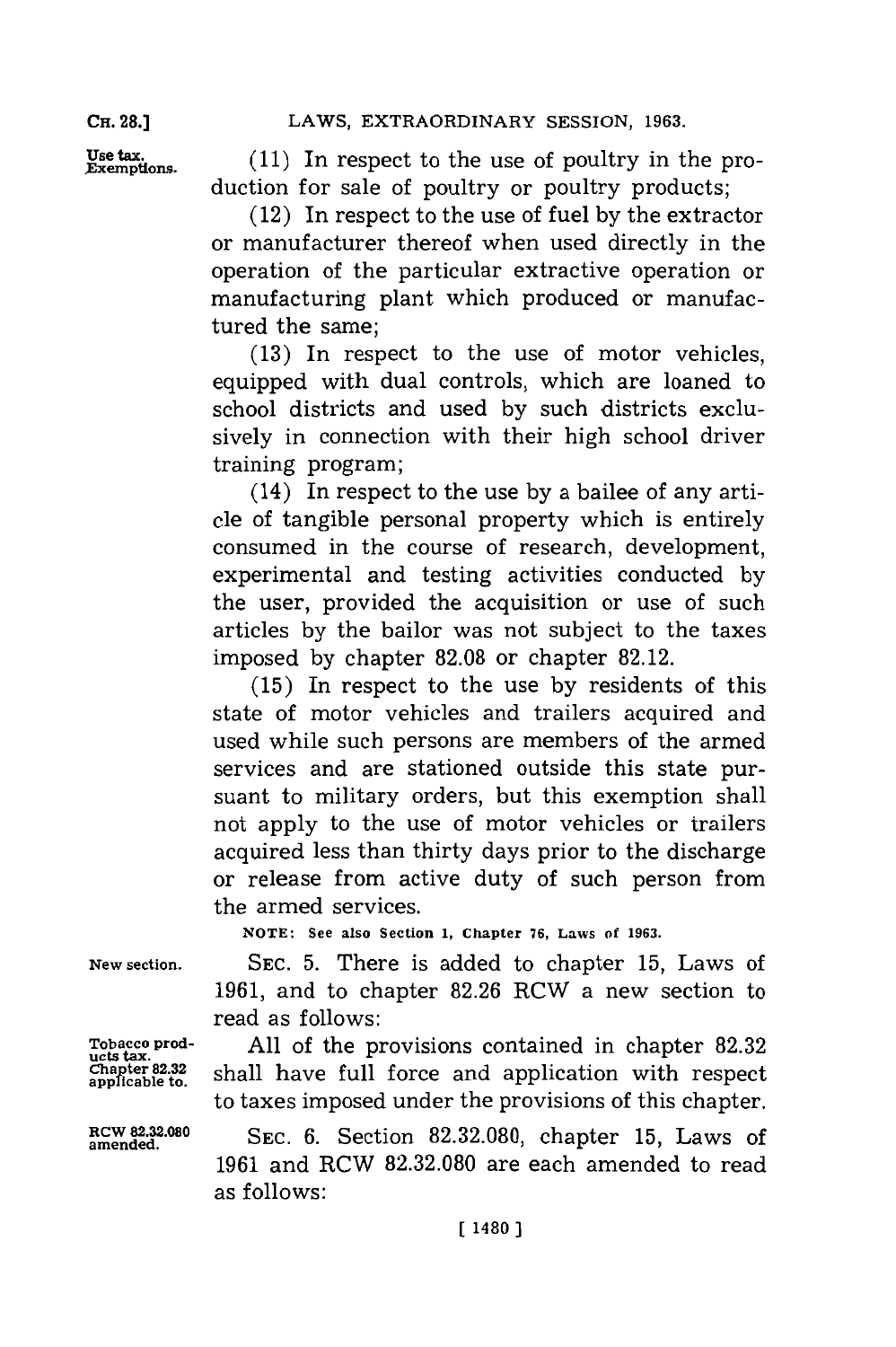Payment of the tax may be made by uncertified **Excise taxes**check under such regulations as the commission shall prescribe, but, if a check so received is not paid by the bank on which it is drawn, the taxpayer, by whom such check is tendered, shall remain liable tax return. for payment of the tax and for all legal penalties, the same as **if** such check had not been tendered.

**A** return or remittance which is transmitted to the tax commission **by** United States mail shall be deemed filed or received on the date shown **by** the post office cancellation mark stamped upon the envelope containing it.

The tax commission, for good cause shown, may extend the time for making and filing any return, and may grant such reasonable additional time within which to make and file returns as it may deem proper, but any permanent extension granting the taxpayer a reporting date without penalty more than ten days beyond the due date, and any extension in excess of thirty days shall be conditional on deposit with the commission of an amount to be determined **by** the commission which shall be approximately equal to the estimated tax liability for the reporting period or periods for which the extension is granted. In the case of a permanent extension or a temporary extension of more than thirty days the deposit shall be deposited within the state treasury with other tax funds and a credit recorded to the taxpayer's account which may be applied to taxpayer's liability upon cancellation of the permanent extension or upon reporting of the tax liability where an extension of more than thirty days has been granted.

The commission shall review the requirement for deposit at least annually and may require a change in the amount of the deposit required when it believes that such amount does not approximate the

Administrative<br>provisions.<br>Payment by<br>check—Mail-<br>ing—Time<br>extension—<br>Payment must

**[CH. 28.**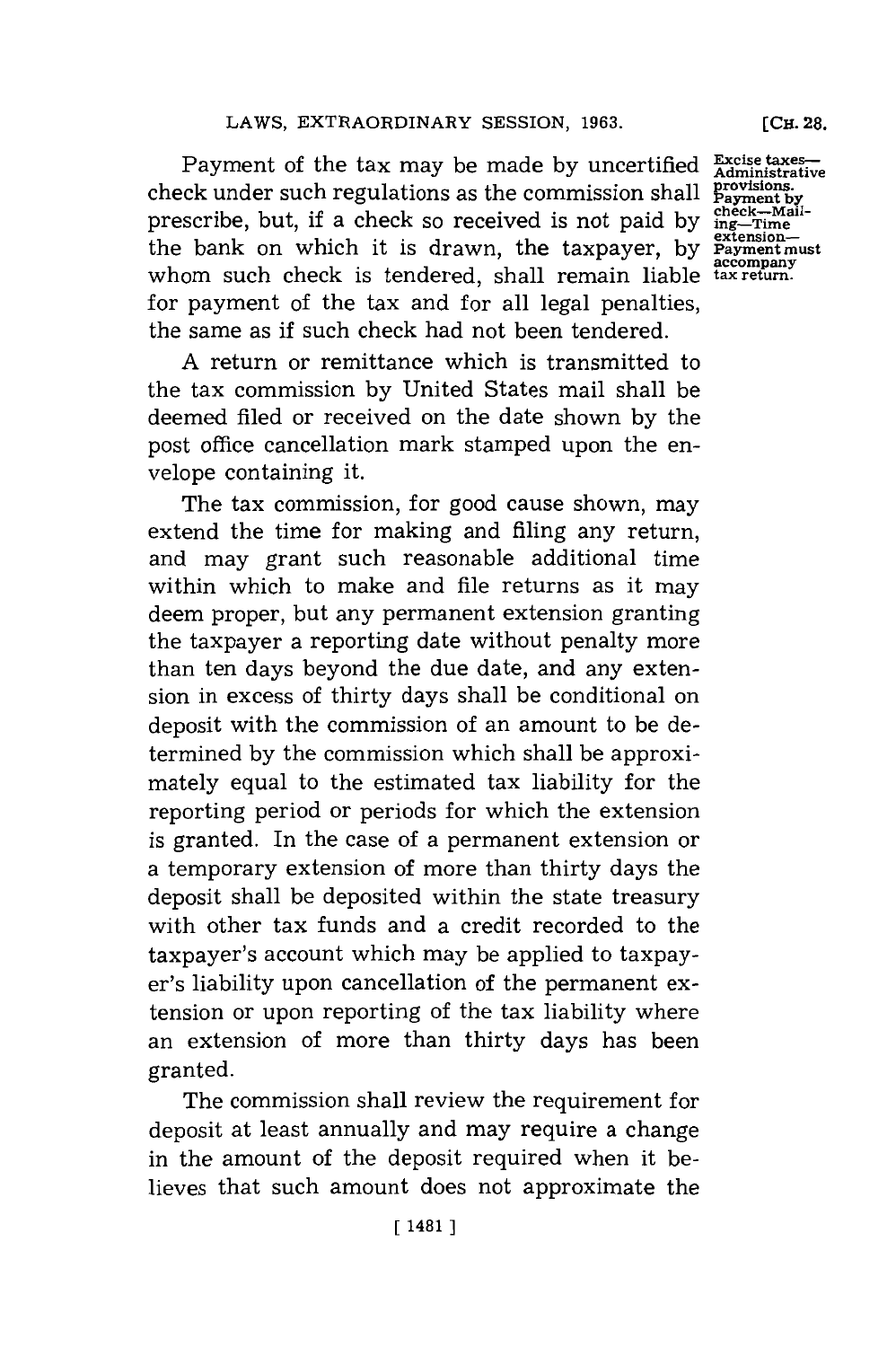**Excise taxes-General administration. Record of funds received. disbursed-Payment must accompany tax return.**

tax liability for the reporting period or periods for which the extension is granted.

The commission shall keep full and accurate records of all funds received and disbursed **by** it.

The commission may refuse to accept any return which is not accompanied **by** a remittance of the tax shown to be due thereon. When such return is not accepted, the taxpayer shall be deemed to have failed or refused to file a return and shall be subject to the penalties provided in RCW **82.32.100.** In any such case, the taxpayer shall, in the discretion of the commission, be subject to a penalty in the amount of ten percent of the tax or of one dollar, plus interest thereon at the rate of one percent per month, even though the remittance, transmitted separately, is received **by** the commission before or at the same time as the return was received, and even though such remittance is received before the due date of the tax.

**RCW 82.32.090 SEC. 7.** Section **82.32.090,** chapter **15,** Laws of **<sup>1961</sup> amended.** and RCW **82.32.090** are each amended to read as **follows:**

> If payment of any tax due is not received **by** the tax commission **by** the twenty-fifth day of the month in which the tax becomes due, there shall be added to the tax a penalty of two percent of the amount of the tax; and if the tax is not received within forty days of the due date, there may be added an additional penalty of five percent of the amount of the tax; and if the tax is not received within seventy days of the due date, there may be added an additional penalty of five percent of the amount of the tax. The commission shall notify the taxpayer of any delinquency and penalties; such notice shall contain an "additional penalty date," which date must be at least ten days from the date of the mailing of such notice; if the tax and penalty are not received **by** the tax commission **by** the "additional penalty

## Late payme<br>—Penalties **Notice.**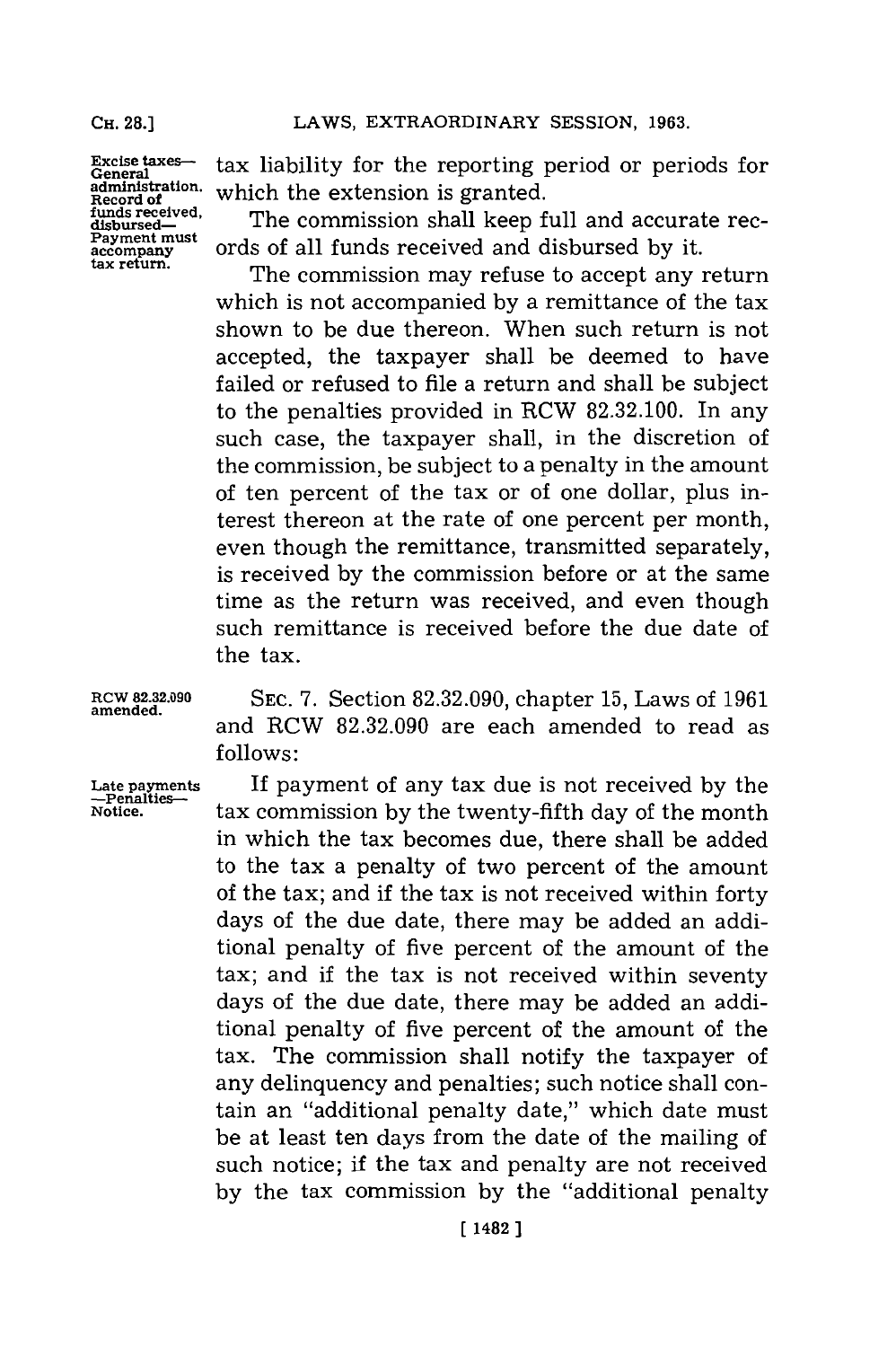date," there may be added, in addition to any other penalty assessed **by** this section, a penalty of ten percent of the amount due; but none of the penalties so added shall be less than two dollars.

**If** a warrant be issued **by** the tax commission for the collection of taxes, increases, and penalties, there may be added thereto a penalty of five percent of the amount of the tax, but not less than five dollars.

Notwithstanding the foregoing, the aggregate of penalties imposed under this chapter for failure to file a return, late payment of any tax, increase, or penalty, or issuance of a warrant shall not exceed twenty-five percent of the tax due, but shall in no case be less than the minimum penalties prescribed herein.

SEC. 8. Section 82.32.160, chapter 15, Laws of 1961 RCW 82.32.160 and RCW 82.32.160 are each amended to read as **follows:**

Any person having been issued a notice of additional taxes, delinquent taxes, interest, or penalties assessed **by** the tax commission, may within twenty days after the issuance of the original notice of the amount thereof petition the commission in writing for a hearing and correction of the amount of the assessment. The petition shall set forth the reasons why the hearing should be granted and the amount of the tax, interest, or penalties, which the petitioner believes to be due. The commission shall promptly grant such hearing, fix the time and place therefor and notify the petitioner thereof **by** mail. After the hearing the commission may make such order as may appear to it to be just and lawful and shall mail a copy of its order to the petitioner. If no such petition is filed within the twenty day period the assessment covered **by** the notice shall become final.

**SEC. 9.** Section **82.32.180,** chapter **15,** Laws **Of RcW82.32.180 <sup>1961</sup>**and RCW **82.32.180** are each amended to read **amended.** as follows:

**Correction of tax-Administrative proce-dure-Hearing -Order.**

**[CH. 28.**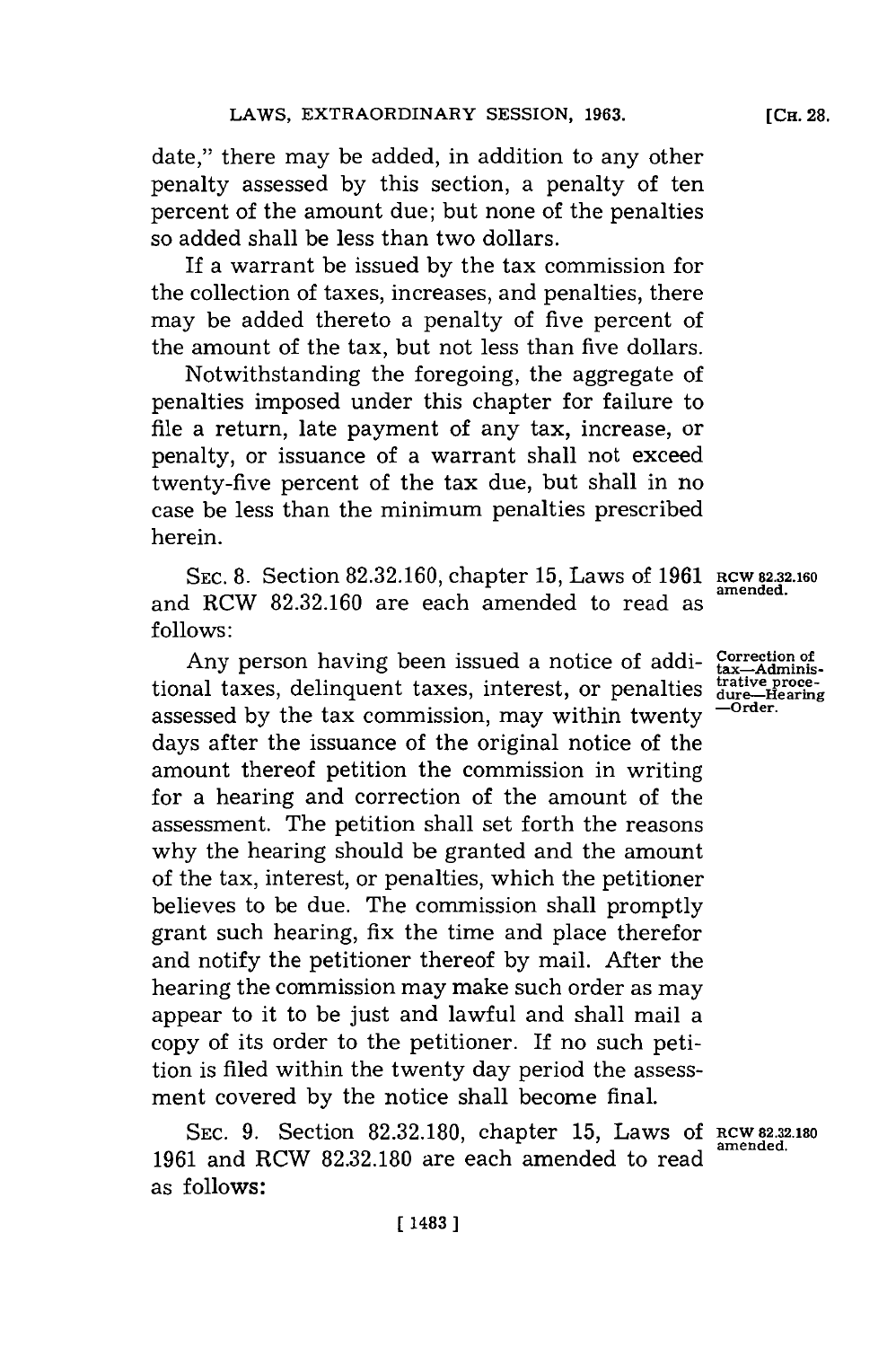### Cn. **28.]**

# LAWS, EXTRAORDINARY SESSION, 1963.

**Excise taxes-General administration. Court appeal\_- Procedure.**

Any person, except one who has failed to keep and preserve books, records, and invoices as required in this chapter and chapter 82.24, having paid any tax as required and feeling aggrieved **by** the amount of the tax may appeal to the superior court of Thurston county, within the time limitation for a refund provided in this chapter, or within thirty days after the date of the notice denying a hearing, or within thirty days after the date of the notice of the amount of any adjustment of tax liability authorized **by** the commission in the order provided in RCW **82.32.170,** or within thirty days after the date of the order provided in RCW **82.32.170** if no adjustment is authorized. In the appeal the taxpayer shall set forth the amount of the tax imposed upon him which he concedes to be the correct tax and the reason why the tax should be reduced or abated. The appeal shall be perfected **by** serving a copy of the notice of appeal upon the tax commission within the time herein specified and **by** filing the original thereof with proof of service with the clerk of the superior court of Thurston county. Within ten days after filing notice of appeal, the taxpayer shall file with the clerk of the superior court a good and sufficient surety bond payable to the state in the sum of two hundred dollars, conditioned to diligently prosecute the appeal and pay the state all costs that may be awarded if the appeal of the taxpayer is not sustained.

The trial in the superior court on the appeal shall be de novo and without the necessity of any pleadings other than the notice of appeal. The burden shall rest upon the taxpayer to prove that the tax as paid **by** him is incorrect, either in whole or in part, and to establish the correct amount of the tax. In such proceeding the taxpayer shall be deemed the plaintiff, and the state, the defendant; and both parties shall be entitled to subpoena the attendance of witnesses as in other civil actions and to produce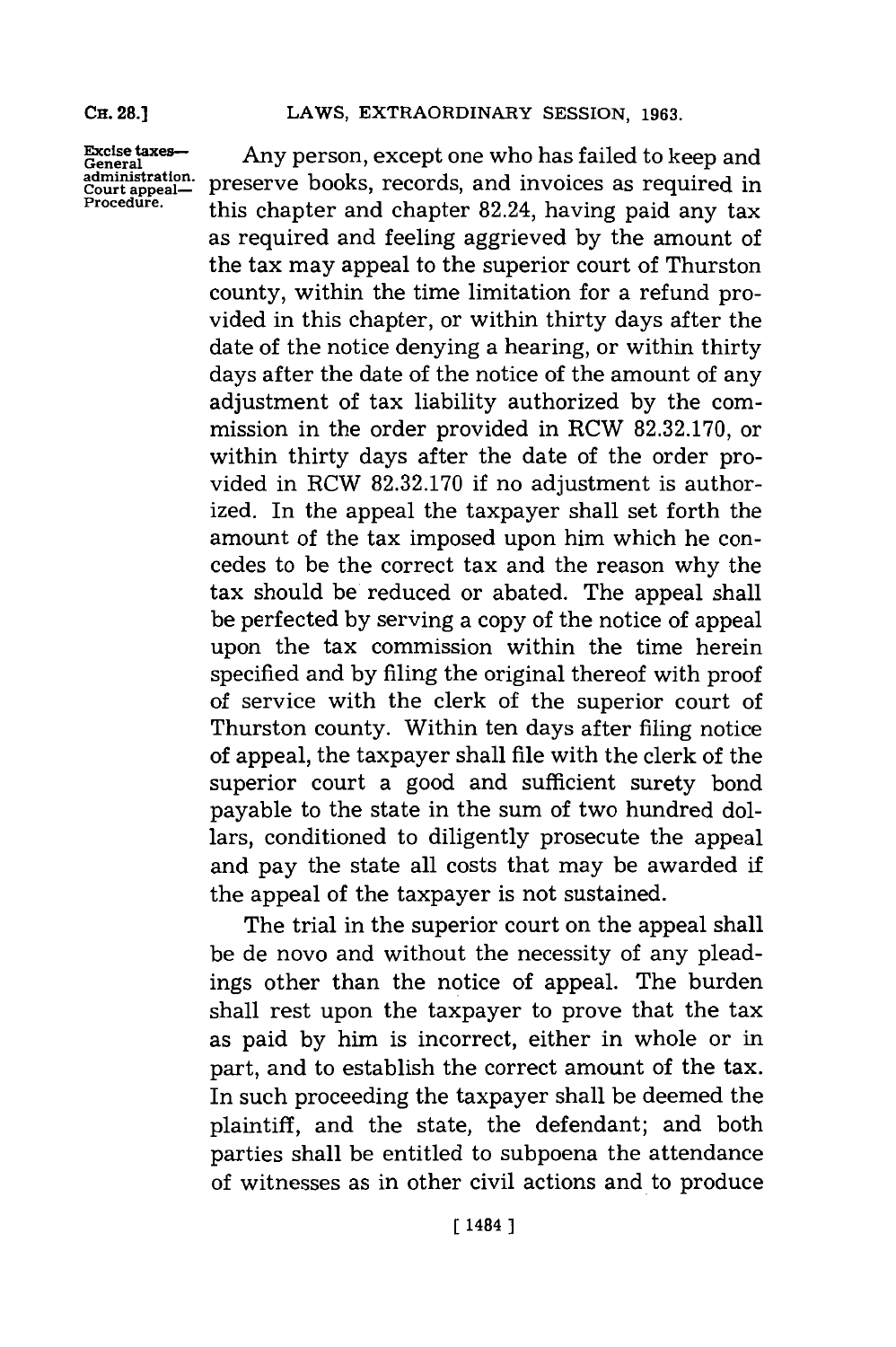evidence that is competent, relevant, and material to determine the correct amount of the tax that should be paid **by** the taxpayer. Either party shall be allowed to appeal to the supreme court in the same manner as other civil actions are appealed to that court.

It shall not be necessary for the taxpayer to protest against the payment of any tax or to make any demand to have the same refunded or to petition the commissioner for a hearing in order to appeal to the superior court, but no court action or proceeding of any kind shall be maintained **by** the taxpayer to recover any tax paid, or any part thereof, except as herein provided.

**SEC. 10.** Section **82.32.330,** chapter **15,** Laws **of RCW 82.32.330 amended. 1961** and RCW **82.32.330** are each amended to read as follows:

Except as hereinafter provided it shall be unlaw- **Secrecy** ful for the tax commission or any member, deputy, **Exceptions.** clerk, agent, employee, or representative thereof or any other person to make known or reveal any facts or information contained in any return filed **by** any taxpayer or disclosed in any investigation or examination of the taxpayer's books and records made in connection with the administration hereof. The foregoing, however, shall not be construed to prohibit the commission or a member or employee thereof from: **(1)** Giving such facts or information in evidence in any court action involving tax imposed hereunder or involving a violation of the provisions hereof or involving another state department and the taxpayer; (2) giving such facts and information to the taxpayer or his duly authorized agent; **(3)** publishing statistics so classified as to prevent the identification of particular returns or reports or items thereof; (4) giving such facts or information, for official purposes only, to the governor or attorney general, or to any state department or any commit-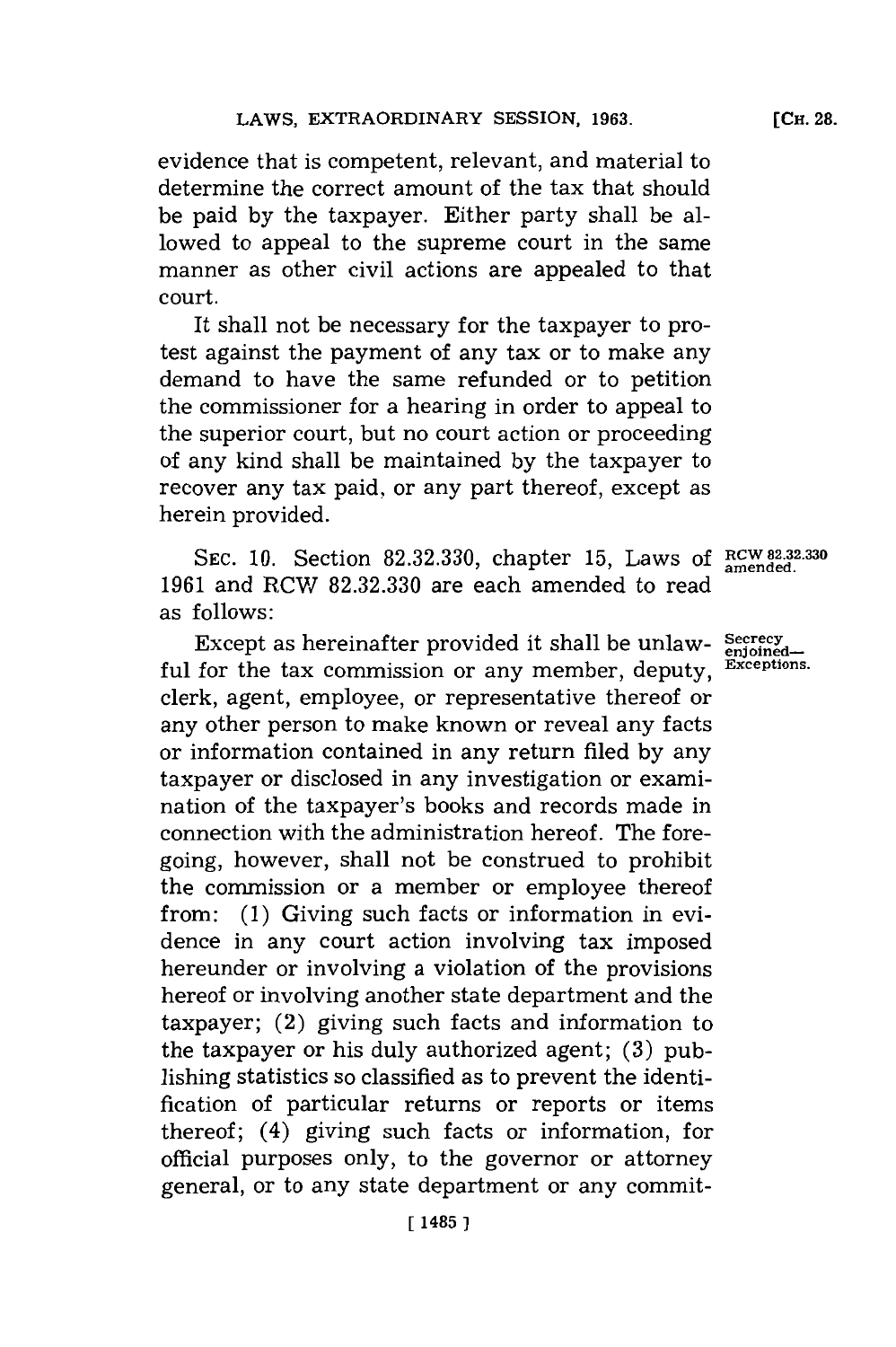**Excise taxes-General administration. Secrecy enjoined -Exception.**

tee or subcommittee of the legislature dealing with matters of taxation, revenue, trade, commerce, the control of industry or the professions; **(5)** permitting its records to be audited and examined **by** the proper state officer, his agents and employees; **(6)** giving any such facts or information to the proper officer of the internal revenue service of the United States or to the proper officer of the tax department of any state, for official purposes, but only if the statutes of the United States or of such other state, as the case may be, grants substantially similar privileges to the proper officers of this state; or **(7)** giving any such facts or information to the Department of Justice or the army or navy departments of the United States, or any authorized representative thereof, **for** official purposes.

-Any person acquiring knowledge of such facts or information in the course of his employment with the tax commission and any person acquiring knowledge of such facts and information as provided under (4), **(5), (6)** and **(7)** above, who reveals or makes known any such facts or information to another not entitled to knowledge of such facts or information under the provisions of this section, shall be punished **by** a fine of not exceeding one thousand dollars and, if the offender or person guilty of such violation is an officer or employee of the state, he shall forfeit such office or employment and shall be incapable of holding any public office or employment in this state for a period of two years thereafter.

**New section.**

**Notice and order to with-hold and deliver-Procedure.**

**SEC. 11.** There is added to chapter **15,** Laws of **1961** and to chapter **82.32** RCW a new section to read as follows:

In addition to the remedies provided in this chapter the tax commission is hereby authorized to issue to any person, or to any political subdivision or department of the state, a notice and order to withhold and deliver property of any kind whatsoever when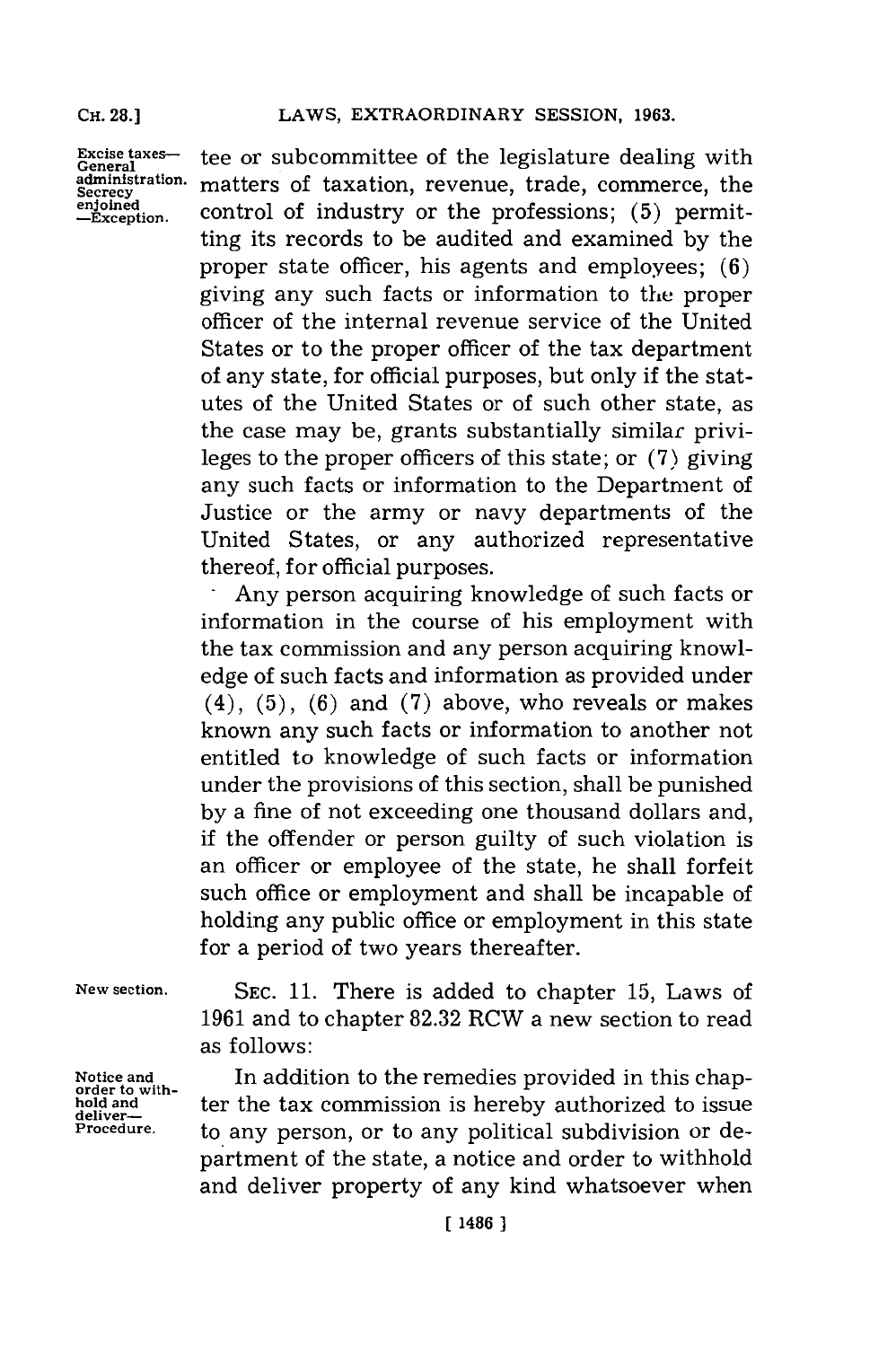there is reason to believe that there is in the possession of such person, political subdivision or department, property which is due, owing, or belonging to any taxpayer against whom a warrant has been filed.

The notice and order to withhold and deliver shall be served **by** the sheriff of the county wherein the service is made, or **by** his deputy or **by** any duly authorized representative of the tax commission. Any person, or any political subdivision or department upon whom service has been made is hereby required to answer the notice within twenty days exclusive of the day of service, under oath and in writing, and shall make true answers to the matters inquired of in the notice.

In the event there is in the possession of any such person or political subdivision or department, any property which may be subject to the claim of the tax commission, such property shall be delivered forthwith to the commission or its duly authorized representative upon demand to be held in trust **by** the commission for application on the indebtedness involved or for return, without interest, in accordance with final determination of liability or nonliability, or in the alternative, there shall be furnished a good and sufficient bond satisfactory to the tax commission conditioned upon final determination of liability.

Should any person or political subdivision fail to make answer to an order to withhold and deliver within the time prescribed herein, it shall be lawful for the court, after the time to answer such order has expired, to render judgment **by** default against such person or political subdivision for the full amount claimed **by** the tax commission in the notice to withhold and deliver, together with costs.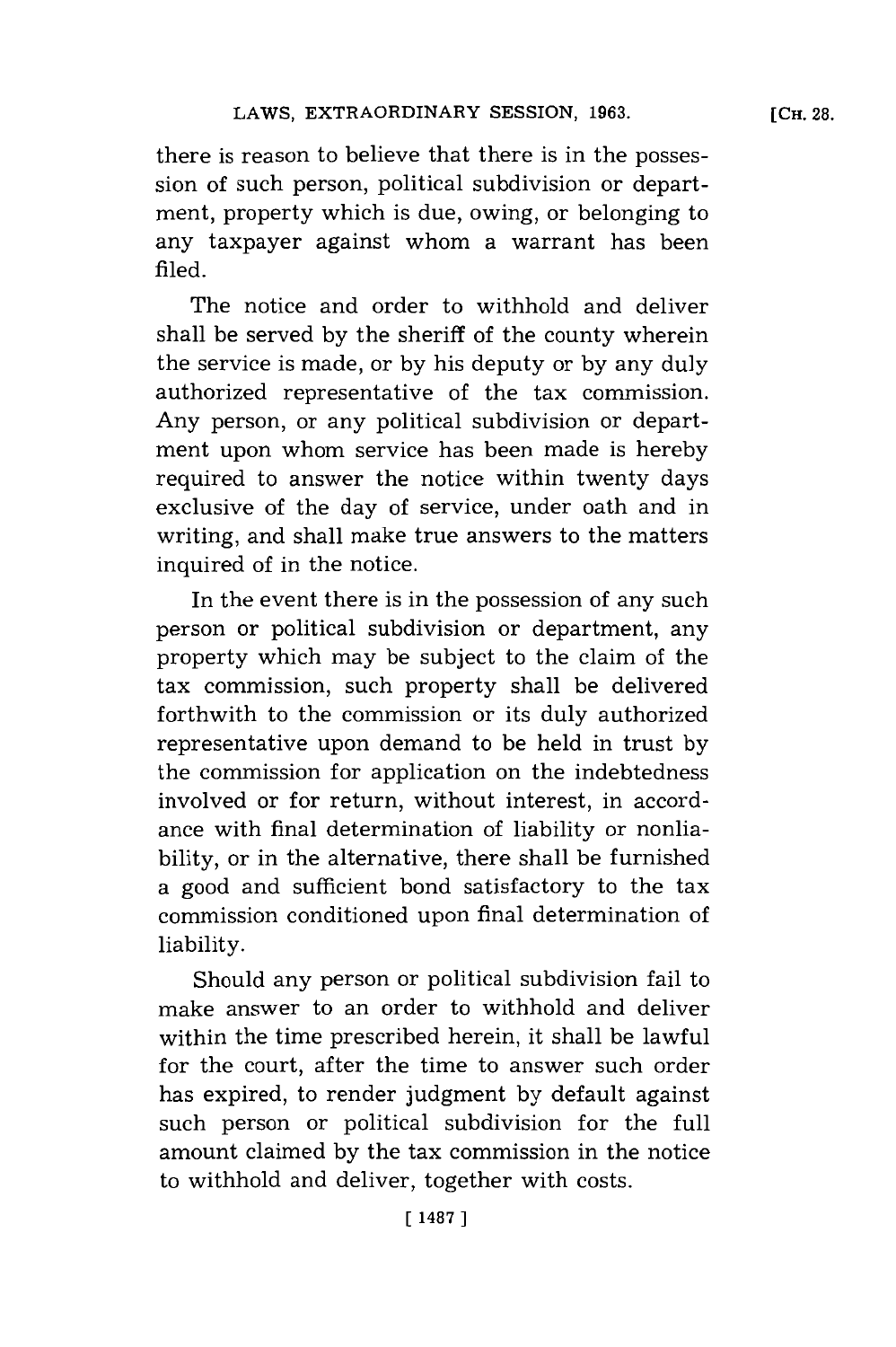**exemptions-**

**amend83..0 SEC.** 12. Section 83.40.040, chapter **15,** Laws of **1961** and RCW 83.40.040 are each amended to read as follows:

Inheritance tax **If after the values have been determined under**<br>  $\frac{-\text{Adjustment}}{\text{with federal}}$  this title for inheritance tax purposes, the same estate<br>
ax. Valuation is valued under the federal estate tax statute and the<br>
rederal this title for inheritance tax purposes, the same estate **federal disk is valued under the federal estate tax statute and the regeral estate tax statute and the approximate of the approximate and the approximate**  $\frac{1}{2}$ date of death value of the property, or any portion thereof, fixed under the federal law, is increased above or decreased below the value theretofore fixed under the inheritance tax provisions of this title, and this valuation under the federal estate tax is accepted **by** the estate either **by** agreement or through final determination in the federal court, the value as fixed under the inheritance tax provisions of this title upon such property or portion thereof shall be increased or decreased to this amount.

RCW **84.36.171 SEC. 13.** Section **3,** chapter **168,** Laws of **1961** and **amended.** RCW **84.36.171** are each amended to read as follows:

**Property tax** Goods, wares, raw furs and merchandise manu-Ecods, raw **factured or produced in any of the states, territories,** the states or foreign counties, dise, etc., in **or possessions of the United States or foreign counties** dise, etc., in **dise, etc., in** or possessions of the United States or foreign coun-<br>transit,<br>exemption. tries and brought into this state for the purpose of transportation or sale through and to points without the state, and identified at the time the affidavit is filed as property ultimately destined for out-of-state. shipment, while being so transported, or while held in storage in a public or private warehouse awaiting such transportation, shall be considered and held to be property in transit and nontaxable if actually shipped to points outside the state. The county assessor shall list and assess all such goods, wares and merchandise as of January 1st of each year, without regard to any average inventory, but shall cancel any such assessment in whole or in proportionate part upon receipt of the affidavit of exemption as set forth in section 14 of this amendatory act. **A** sale of or transfer of title to any such property, while being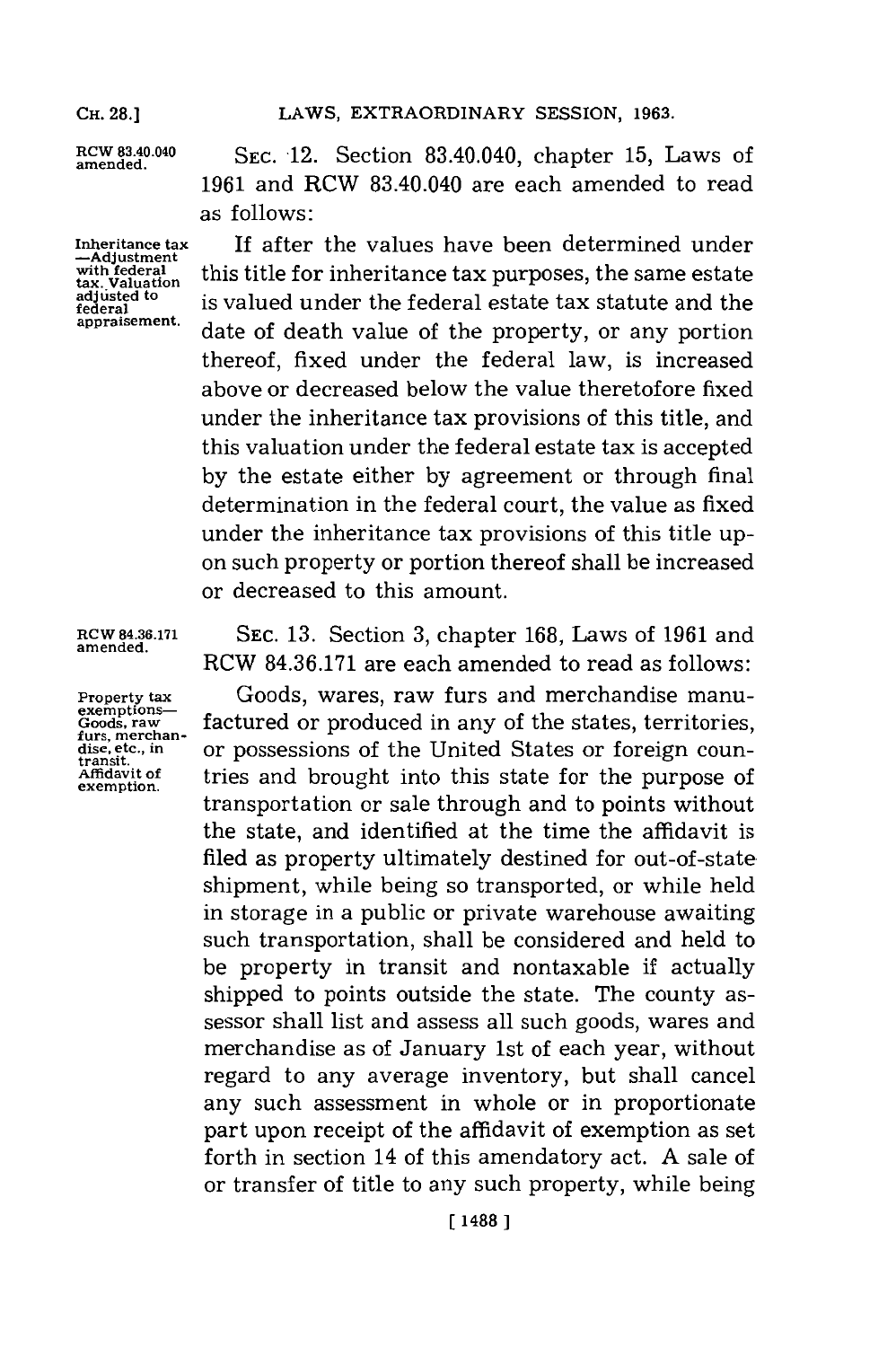so transported or held in storage, shall not operate to defeat the intent or purpose of this section.

**SEC.** 14. There is added to chapter **84.36** RCW a **New section.** new section to read as follows:

Any owner or agent claiming property in transit **Affidavit of** Extending the contract of a semption-<br>as defined in RCW 84.36.171 as of January 1st of any **Final state** year shall file with his listing of property as provided **date. by** RCW 84.40.040 an affidavit of exemption in such form and manner as prescribed **by** the state tax commission which shall adequately describe the nature and amount of such property. Such property for which an exemption is sought must be shipped to an out-of -state destination not later than December 31st of the year for which the exemption is claimed.

**SEC. 15.** There is added to chapter **84.36** RCW a **New section.** new section to read as follows:

**If** any property claimed to be tax exempt as **Reconsigning** property in transit as defined in RCW 84.36.171 is claimed in reconsigned to a final destination in the state **of Taxation** *of.* Washington or is not shipped out of the state **by** December 31st the owner or agent shall file a report not later than March 31st of the following year with the county assessor of the county in which the goods were located. Such report shall be on a form prescribed **by** the state tax commission. For each year the property would have been taxed, except for the provisions of this amendatory act, all such properties so reconsigned or not shipped out of the state **by** December 31st shall be assessed and taxed as otherwise provided **by** law, including (but not limited to) assessments as omitted property pursuant to RCW 84.40.080: *Provided,* That the three year limitations **Proviso.** granted other omitted property shall not apply to property in transit reconsigned for delivery in the state of Washington. Such property shall be subject to taxation for any year during which they were held as exempt property within the state prior to their

**[CH. 28.**